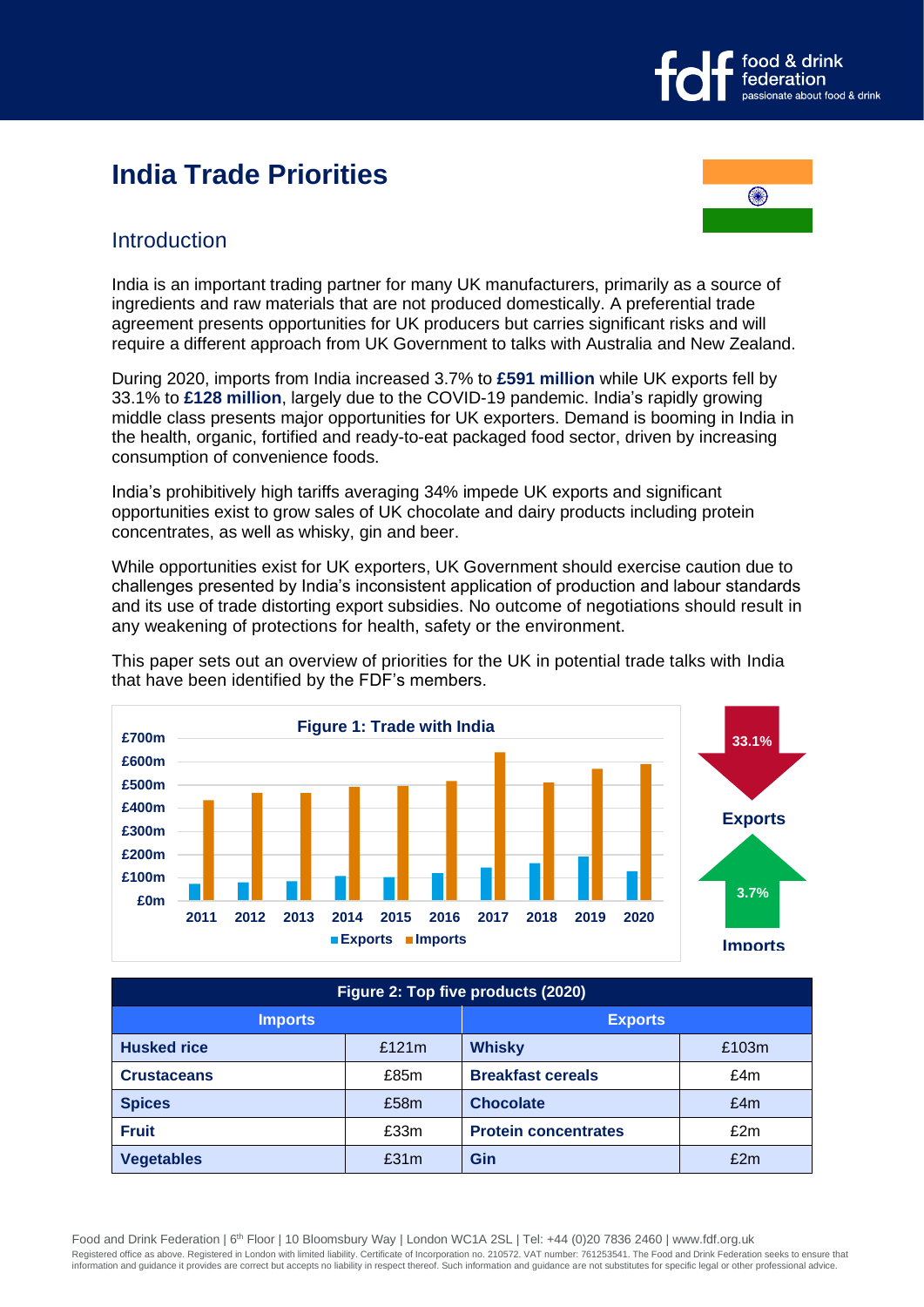# **Executive summary: ten priorities for UK Government**

We have identified the following key opportunities and concerns for the negotiation of a preferential trade agreement with India:

- **1. Tariff reductions** are welcomed to increase UK exports and help deliver continued competitive prices for UK consumers and manufacturers. India applies prohibitively high tariffs to food and drink, and this shuts out many exporters. Improved terms can drive significant export growth for manufactured food and drink.
- **2.** India's focus on self-sufficiency in food means it is unlikely to agree to the complete removal of all agri-food and drink tariffs. UK Government should **offer only targeted tariff reductions to India** for food and drink to protect the interests of UK manufacturing or consumers. Government must work with industry to ensure tariff reductions are targeted at sectors that will benefit from improved market access.
- **3.** India is an important source of ingredients and raw materials. Reductions to UK tariff rates, higher tariff rate quotas and more flexible rules of origin can support growth in our trade with India and benefit UK producers and consumers. However, preferential access into the UK market must be contingent on meeting UK standards and subject to **robust safeguard measures** to ensure ongoing compliance. Government must guard against any risk of incorrect classification of goods or products being dumped on the UK market. Access to preferential tariffs should be linked to meeting equivalent environmental, animal welfare, food safety, human rights and labour standards.
- **4.** The UK should as a priority seek to **address major non-tariff barriers**, such as extra SPS checks and extra regulations on products of animal origin, discriminatory and unnecessary standards and regulations, and the need for extra export licences.
- **5. The EU** remains crucial for most UK manufacturers and in updating and expanding trade with India, Government must ensure that this doesn't undermine UK producers' ability to export to the EU.
- **6.** The agreement should include **business-friendly rules of origin** that do not act as a barrier to trade. The use of 'wholly obtained' rules should be kept to a minimum and the use of detailed and complex exceptions included in the UK-EU Trade and Cooperation Agreement (TCA) should be avoided.
- **7.** A mechanism should be included in the rules of origin that would enable the establishment of **full diagonal cumulation** between the UK, India and the EU in the future, should all parties be willing to do so.
- **8.** More efficient **border and customs processes** should be targeted, ensuring that the UK Government's 'Borders 2025' work links in closely with key trade partners including India to expedite the flow of perishable goods.
- **9.** DIT should create a **dedicated online trade platform** that provides access to vital information that will enable SMEs to effectively export to or import from India, or other markets. The UK offering on Gov.uk lags significantly behind the clarity and business friendly communications of most of our key trade partners.
- **10.** The UK has **high environmental standards and ambitions** but at this stage India does not have an ambitious plan for carbon neutrality. The Government needs to ensure that through higher imports from India, that it is not encouraging increased carbon emissions outside our borders.

❀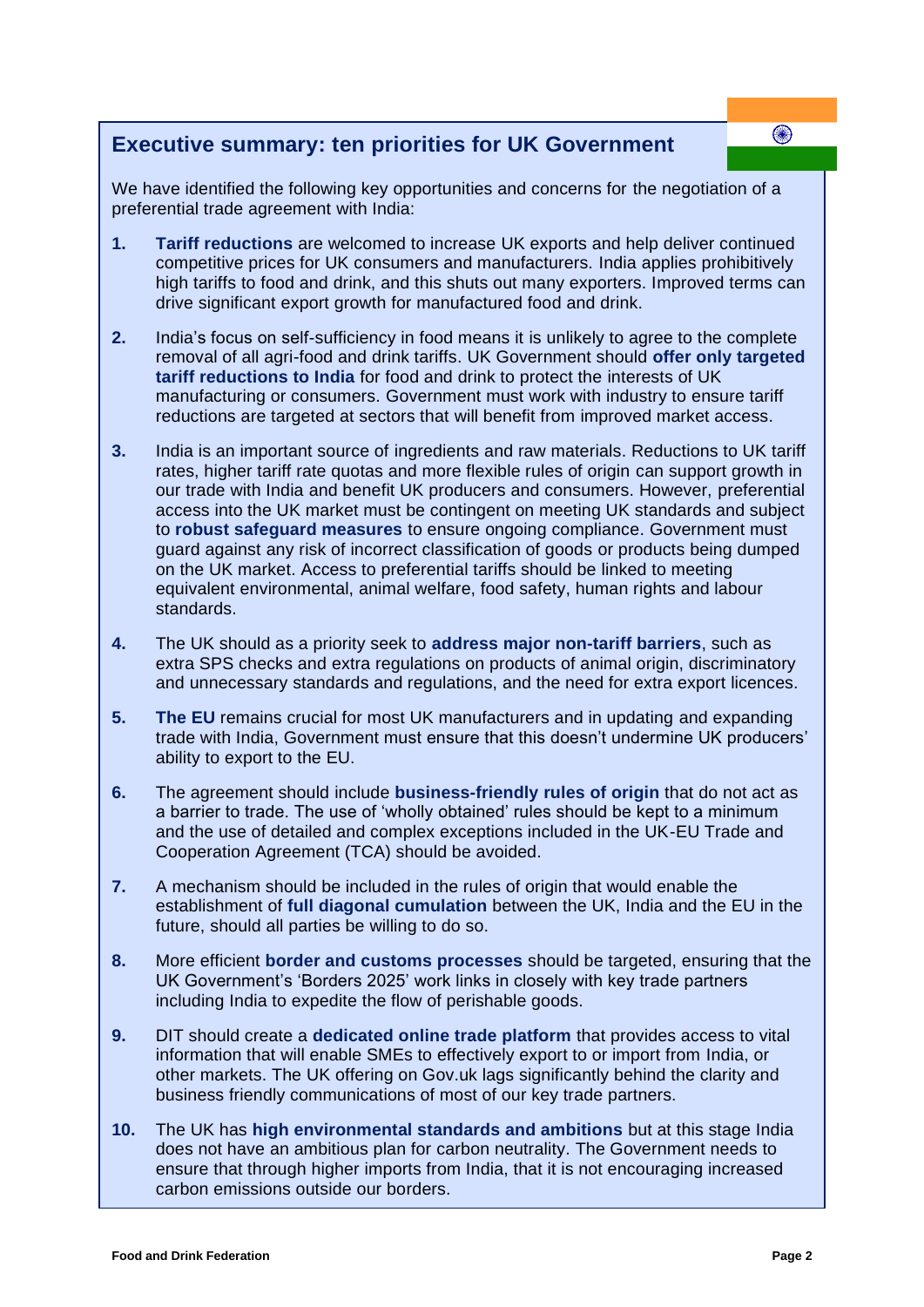# **India: trade priorities in detail**

## **1. Tariffs**

The FDF urges the Government to aim for **the highest possible tariff liberalisation for most sectors to help boost UK food and drink exports to India**, targeting products with high tariffs and exports which have significant room to grow. However, India's self-sufficiency policy means it is likely that they will not be open to reducing many of their prohibitively high tariff rates. As a result, UK Government should pursue a highly targeted approach to securing tariff reductions that will benefit export sectors that are best placed to take advantage of tariff reductions. The following products should be among the Government's priorities for our sector:

- Breakfast cereals (30% current tariffs)
- Chocolate and chocolate products (30% current tariffs)
- Protein concentrates and textured protein substances (40% current tariffs)
- Cheese (30%-40% current tariffs)
- Sugar confectionery (30%-45% current tariffs)



The complexity of India's tariff system also presents a barrier for UK exporters, creating uncertainty and delays at the border. Provisions such as multiple exemptions that vary according to product, user, or intended use add an additional layer of burdens to border checks and increase administration costs. Border delays quickly erode the shelf life of perishable products and this undermines both the value attractiveness of UK manufacturing to Indian buyers.

Given the high volume of imports from India, UK manufacturers would also see benefits from UK tariff reductions for certain product lines, such as frozen prawns, as well increasing eligible types of husked rice to access preferential tariffs. However, the Government must exercise a cautious approach to tariff liberalisation with India given the inconsistent application and adherence to production standards in India, their use of export subsidies to support unfair competition and the risk this presents both to UK producers but also to the high safety standards of UK food and drink. Decisions around UK tariff reductions should take place on a product-by-product basis and handled with extreme care due to potential implications for domestic UK production in sensitive sectors of the industry.

# **2. Rules of Origin**

The need for non-UK inputs isn't going to change and given its proximity, the EU will always remain a key source of inputs used in UK manufacturing (see figure 3 for imports from the EU).

However, as the UK concludes new trade deals, new opportunities will arise for producers to source inputs from non-EU suppliers instead of the EU. It is essential that **the rules of origin seek to ensure processing takes place in the UK (and India) but that sufficient** 

#### **Fig. 3: UK food and drink imports**



**flexibility is provided to ensure EU or rest of the world content used in UK manufacturing allows continued access to preferential tariffs**.

The rules of origin should not act as a barrier to trade with the use of 'wholly obtained' rules and detailed exceptions as seen in the UK-EU Trade and Cooperation Agreement (TCA). As set out in FDF's previous publications on rules of origin<sup>1</sup>, a suite of options exists to enable this flexibility, including:

<sup>1</sup> [https://www.fdf.org.uk/corporate\\_pubs/FDF-Rules-of-origin-report.pdf](https://www.fdf.org.uk/corporate_pubs/FDF-Rules-of-origin-report.pdf)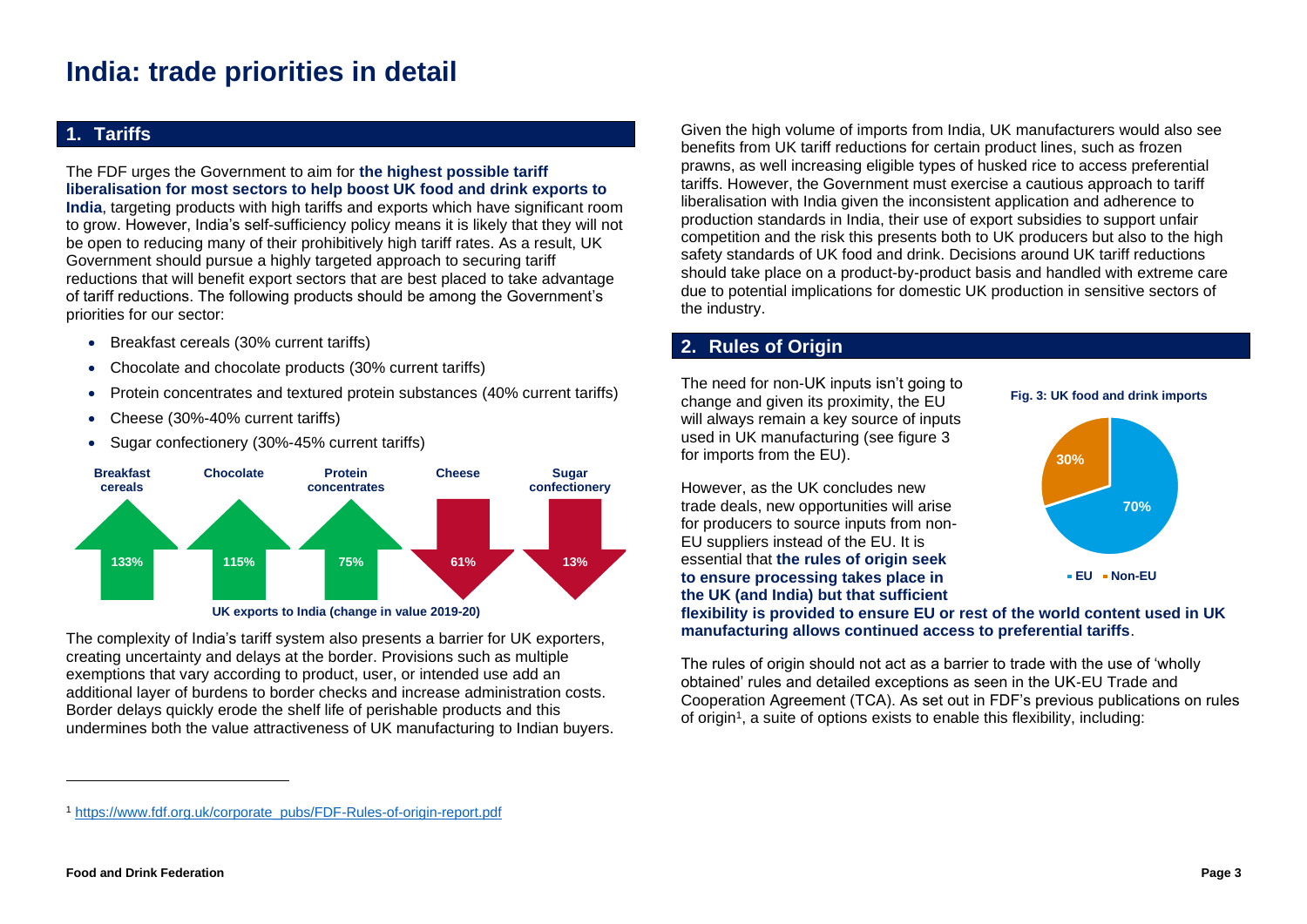- simple and straightforward change of tariff heading rules without exceptions;
- more generous provisions on tolerance e.g. shifting to a 15% value or weight option; and
- a joint exemption for content originating from Least Developed Countries (LDCs).

In addition, given the recent decision between EU and Indian leaders to resume trade talks, the UK should look to build in mechanisms to future-proof the agreement by allowing the potential future agreement of full diagonal cumulation between the UK, India and the EU.

#### **3. Standards and regulations**

The FDF emphasises the importance of good cooperation and dialogue between UK and India regulators, political bodies, industries and other stakeholders to ensure regulatory coherence.

Given the high quality of the UK food and drink sector, our high standards of food safety and animal welfare must not be undermined, or we risk the loss of consumer confidence in UK food and drink. **Any deal should include a nonregression clause to avoid any lessening of these protections**.

The UK should ensure that robust measures are included in any deal to ensure continued, consistent and ongoing compliance with UK standards for all imports from India in order to benefit from preferential tariffs. For certain high-risk products, checks should take place in India to ensure there is no misclassification of goods to take advantage of preferential tariffs or quotas, for example to help ensure only qualifying types of rice benefit from preferential access to the UK market.

The UK should seek to address unnecessary and unjustified requirements facing UK exporters. This includes the required use of chemicals in UK factories that are banned in the UK and much of the world, and additional requirements in place for dairy products that are not relevant to the UK agriculture system. Removing these requirements would simplify export processes and reduce costs.

### **4. Customs and border checks**

Where appropriate, both parties should look to minimise barriers and burdens businesses face when trading between the UK and India. **This could be achieved by using existing models of mutual recognition** such as the agreement in place between the UK and US for their respective AEO and C-TPAT schemes and using that as the basis to develop a system of trusted traders. Crucially, these benefits should be accessible to SMEs.

Simplifications to customs and border checks are important to reduce unnecessary costs and speed up trade. Many food and drink products are perishable, and delays at border erode the quality and value of products. **The UK should push for enhanced commitments around customs procedures, similar to those set out in the agreement in principle with Australia**, which look to digitalise processes to ensure perishable goods clear customs quickly.

The UK's 'Borders 2025' work should link in closely with key trade partners such as India to expedite the flow of perishable goods. The UK should work closely with international partners including India to streamline and standardise global customs processes where possible, with the aim of introducing a customs single window and removing the need for both export and import declarations.

The UK and India should look to **better coordinate SPS requirements and create a system where the high quality of UK production is recognised allowing us to be treated as a trusted partner**, to reduce checks and delays facing UK exports.

### **5. Small and Medium Size Enterprises (SMEs)**

Government needs to improve the quality of its digital offer and the way in which it communicates with SMEs as Gov.uk is not fit-for-purpose to disseminate complex information on trade to time-pressed small businesses.

Given the complexity of the current tariffs, standards and regulations between the UK and India, it is vital that the UK government create clear guidance for businesses. The FDF would like to see the development of **a one-stop-shop that provides ease of access to essential trade information for**